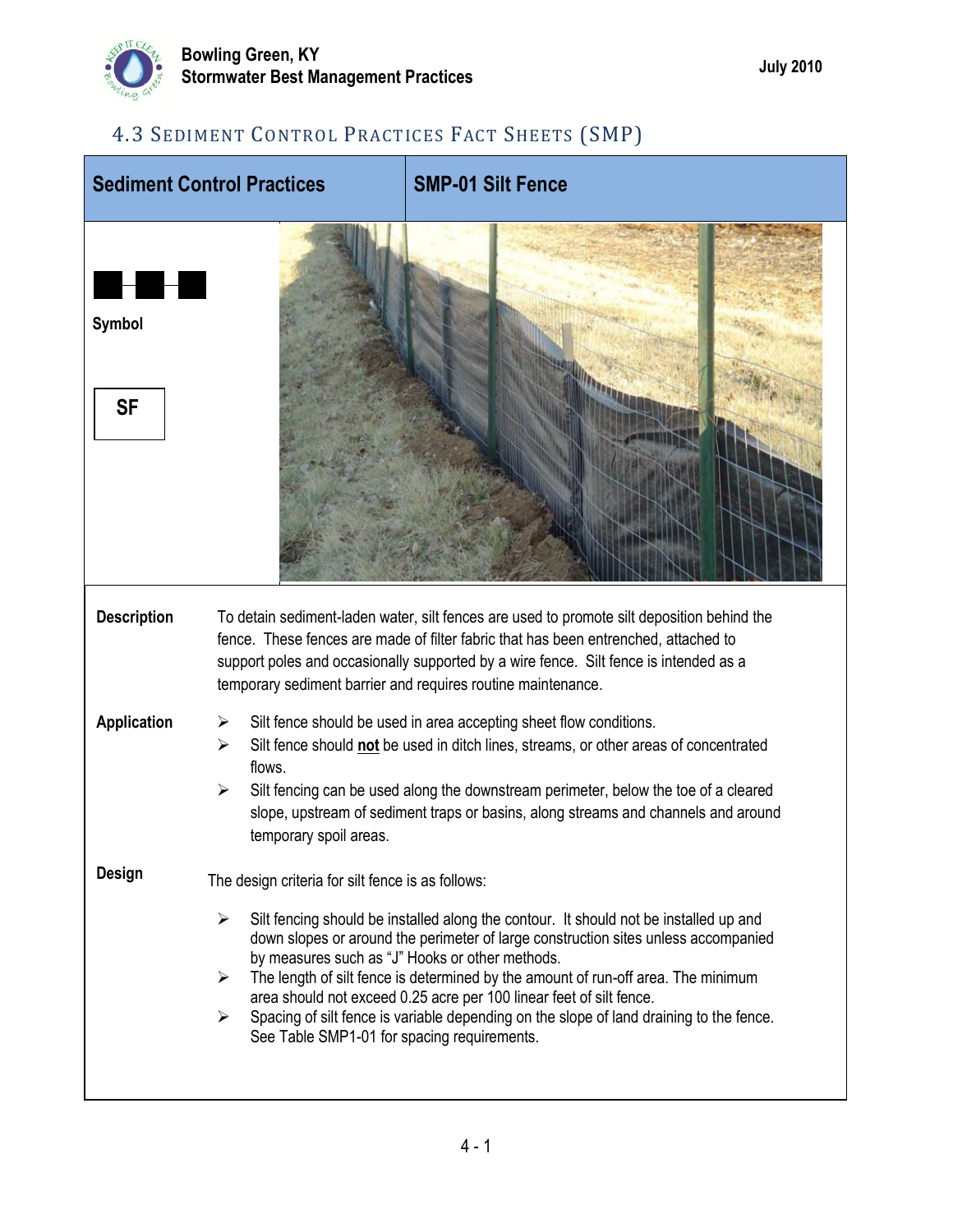

## **Bowling Green, KY Stormwater Best Management Practices July 2010**

| <b>Design</b> | ➤                                                |                                                                                 | Silt fencing must be installed only where water can pond. Specify silt fencing                |  |  |
|---------------|--------------------------------------------------|---------------------------------------------------------------------------------|-----------------------------------------------------------------------------------------------|--|--|
|               |                                                  | downgradient from bare soil areas with the ends turned up to prevent bypassing. |                                                                                               |  |  |
|               | ➤                                                | Provide adequate setbacks from slope toe for routine maintenance and access.    |                                                                                               |  |  |
|               | ≻                                                | Silt fencing can be used where:                                                 |                                                                                               |  |  |
|               |                                                  | $\triangleright$ Non-concentrated sheet flow will occur                         |                                                                                               |  |  |
|               |                                                  | ➤                                                                               | Protection of adjacent property or nearby surface waters is required                          |  |  |
|               |                                                  | ➤                                                                               | The size of the drainage area is no more than $\frac{1}{4}$ acre per 100 linear feet of silt  |  |  |
|               |                                                  | fence                                                                           |                                                                                               |  |  |
|               |                                                  | ➤                                                                               | The maximum flow path length above the barrier is 100 feet for slopes less                    |  |  |
|               |                                                  | than 2 percent, and 50 feet for slopes up to 10 percent                         |                                                                                               |  |  |
|               |                                                  | The maximum slope gradient above the barrier is 2H:1V<br>➤                      |                                                                                               |  |  |
|               |                                                  | ➤                                                                               | Silt fencing can be used in flat, short swales (i.e. slope is less than 2 percent;            |  |  |
|               |                                                  | length is less than 200 feet) that drain less than 2 acres, if silt fencing is  |                                                                                               |  |  |
|               |                                                  | spaced every 50 feet                                                            |                                                                                               |  |  |
|               |                                                  |                                                                                 | $\triangleright$ Reinforced silt fence must be required when the contributing slope is longer |  |  |
|               |                                                  |                                                                                 | than 100 feet and greater than 3 percent and the design life of the silt fence is             |  |  |
|               |                                                  | greater than 6 months.                                                          |                                                                                               |  |  |
|               |                                                  |                                                                                 |                                                                                               |  |  |
|               | Table SMP01-1. Silt Fence Spacing on Long Slopes |                                                                                 |                                                                                               |  |  |
|               |                                                  | <b>Land Slope</b>                                                               | <b>Max. Slope Distance</b>                                                                    |  |  |
|               |                                                  | $3% - 5%$                                                                       | 100 ft.                                                                                       |  |  |
|               |                                                  |                                                                                 |                                                                                               |  |  |
|               |                                                  | 5% - 10 %                                                                       | 75 ft.                                                                                        |  |  |
|               |                                                  |                                                                                 |                                                                                               |  |  |
|               |                                                  |                                                                                 |                                                                                               |  |  |
|               |                                                  |                                                                                 | 50 ft.                                                                                        |  |  |
|               |                                                  | 10% - 20%<br>20% - 50%                                                          |                                                                                               |  |  |
|               |                                                  |                                                                                 | 25 ft.                                                                                        |  |  |
|               |                                                  |                                                                                 |                                                                                               |  |  |
|               | ➤                                                |                                                                                 | Silt fences should be located where only shallow pools (i.e., 1.5 feet or less) can form.     |  |  |
|               |                                                  |                                                                                 | Their use is limited to situations in which sheet or overland flows are expected.             |  |  |
|               | ➤                                                |                                                                                 | Dig a trench on the contour at least 6 inches wide and 6 inches deep below the area           |  |  |
|               |                                                  |                                                                                 | to be treated, taking care to install J-hooks where flows will travel along the silt fence.   |  |  |
|               |                                                  | Turn fence ends uphill to trap potential bypasses as needed.                    |                                                                                               |  |  |
|               | ➤                                                |                                                                                 | If posts are already attached to fabric, position the fencing so the posts are installed      |  |  |
|               |                                                  |                                                                                 | on the downhill side of the fabric. Drive posts to a depth of 1 foot below the bottom of      |  |  |
|               |                                                  |                                                                                 | the trench, against downslope trench wall for extra support. Posts for all silt fencing       |  |  |
|               |                                                  | are spaced 6 feet apart.                                                        |                                                                                               |  |  |
|               | ➤                                                |                                                                                 | Push fabric into the trench, and spread fabric along trench bottom and sides; backfill        |  |  |
|               |                                                  |                                                                                 | the trench and compact the soil. A preferred installation technique is deep, easily-          |  |  |
|               |                                                  |                                                                                 | worked soils with minimal rock content involves static slicing of the fence into the          |  |  |
|               |                                                  |                                                                                 | ground with a chisel-plow implement such as the Tommy Silt Fence Machine or                   |  |  |
|               |                                                  |                                                                                 | equivalent. The filter fabric is wire-tied directly to the posts with three diagonal ties.    |  |  |
|               | ➤                                                |                                                                                 | The height of a silt fence must be 18 inches minimum and 30 inches maximum.                   |  |  |
|               |                                                  | Sediment storage height and ponding height must not exceed 18 inches.           |                                                                                               |  |  |
|               | ➤                                                |                                                                                 | Silt fences placed at the toe of a slope must be set at least 6 feet back from the toe to     |  |  |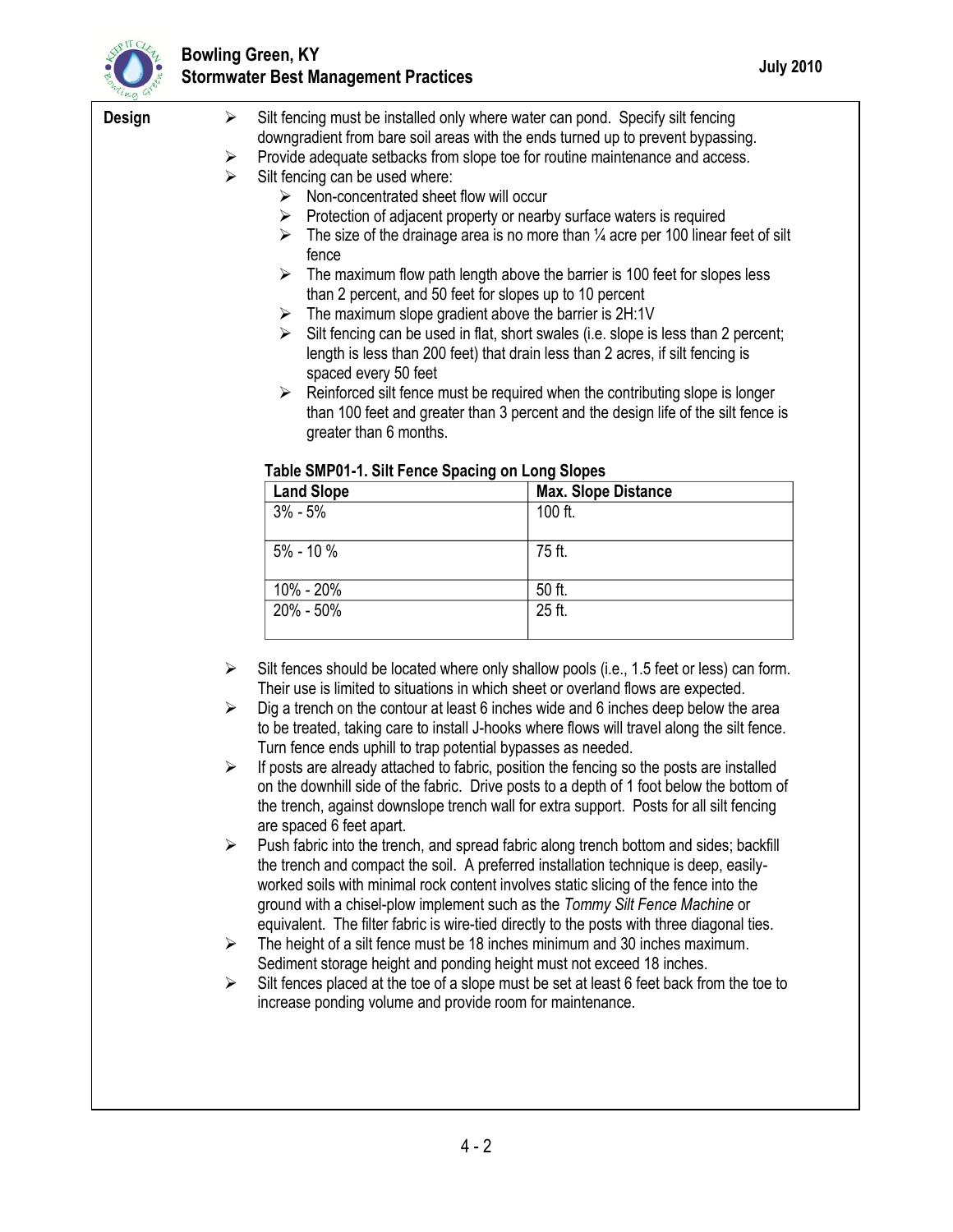

| <b>Maintenance</b> | Silt fences and filter barriers must be inspected weekly or ever 14 days and after<br>➤<br>each storm of greater than one-half inch. Any required repairs must be made<br>immediately.<br>Sediment height not to exceed one-third the height of the fence.<br>➤<br>Perform required maintenance before a storm event.<br>➤<br>Remove fence when vegetation is established and any sediment stored behind<br>$\blacktriangleright$<br>the silt fence has been removed. Silt fences and other temporary controls must<br>be removed before project close out. |  |
|--------------------|-------------------------------------------------------------------------------------------------------------------------------------------------------------------------------------------------------------------------------------------------------------------------------------------------------------------------------------------------------------------------------------------------------------------------------------------------------------------------------------------------------------------------------------------------------------|--|
| Inspection         | Silt fence has proper placement.<br>$\Box$                                                                                                                                                                                                                                                                                                                                                                                                                                                                                                                  |  |
|                    | Inspect fence for proper installation and compaction by pulling up on the fence<br>$\Box$                                                                                                                                                                                                                                                                                                                                                                                                                                                                   |  |
|                    | while kicking the toe of the fabric. If the fence comes out of the ground, do not<br>accept the installation.                                                                                                                                                                                                                                                                                                                                                                                                                                               |  |
|                    | If there are long, linear runs of silt fence without J-hooks, do not accept the<br>ப<br>installation.                                                                                                                                                                                                                                                                                                                                                                                                                                                       |  |
|                    | The last 6 feet of the silt fence is turned uphill and secured to the post.<br>❏                                                                                                                                                                                                                                                                                                                                                                                                                                                                            |  |
|                    | Color band of the anchor trench is not visible.<br>$\Box$                                                                                                                                                                                                                                                                                                                                                                                                                                                                                                   |  |
|                    | Accumulated sediment does not exceed one third the height of the fence or 18<br>❏<br>inches maximum.                                                                                                                                                                                                                                                                                                                                                                                                                                                        |  |
|                    | If washaround or underwash occurs then fence should be reset.<br>□                                                                                                                                                                                                                                                                                                                                                                                                                                                                                          |  |
|                    | The removed sediment must be spread and vegetated or otherwise stabilized so<br>$\Box$                                                                                                                                                                                                                                                                                                                                                                                                                                                                      |  |
|                    | that it does not result in muddy runoff to nearby ditches or surface waters.                                                                                                                                                                                                                                                                                                                                                                                                                                                                                |  |
|                    |                                                                                                                                                                                                                                                                                                                                                                                                                                                                                                                                                             |  |
|                    |                                                                                                                                                                                                                                                                                                                                                                                                                                                                                                                                                             |  |
|                    |                                                                                                                                                                                                                                                                                                                                                                                                                                                                                                                                                             |  |
|                    |                                                                                                                                                                                                                                                                                                                                                                                                                                                                                                                                                             |  |
|                    |                                                                                                                                                                                                                                                                                                                                                                                                                                                                                                                                                             |  |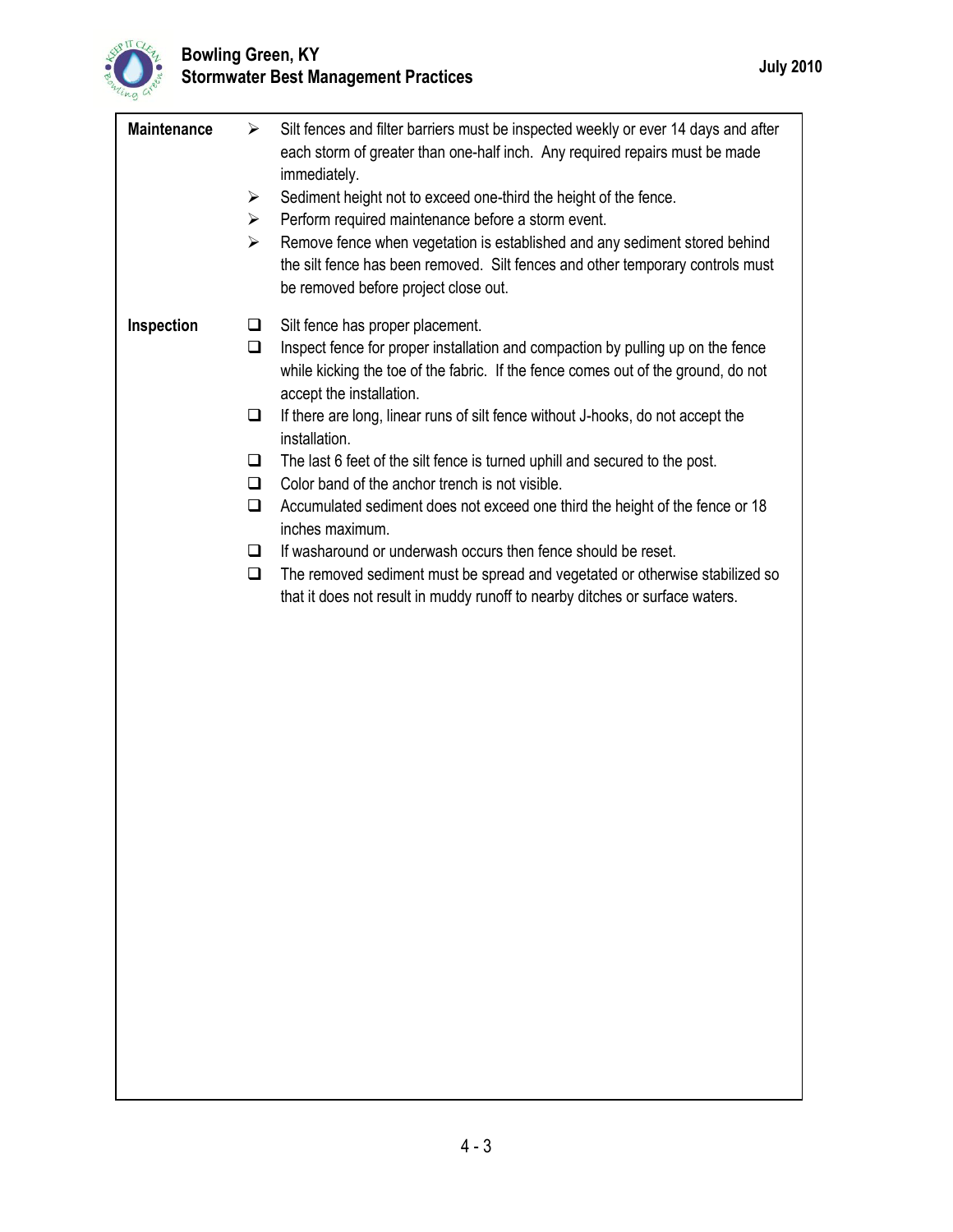

**Figure EPP01-1. Silt Fence Installation – Slicing Method** *Kentucky Construction Site BMP Planning and Technical Specifications Manual*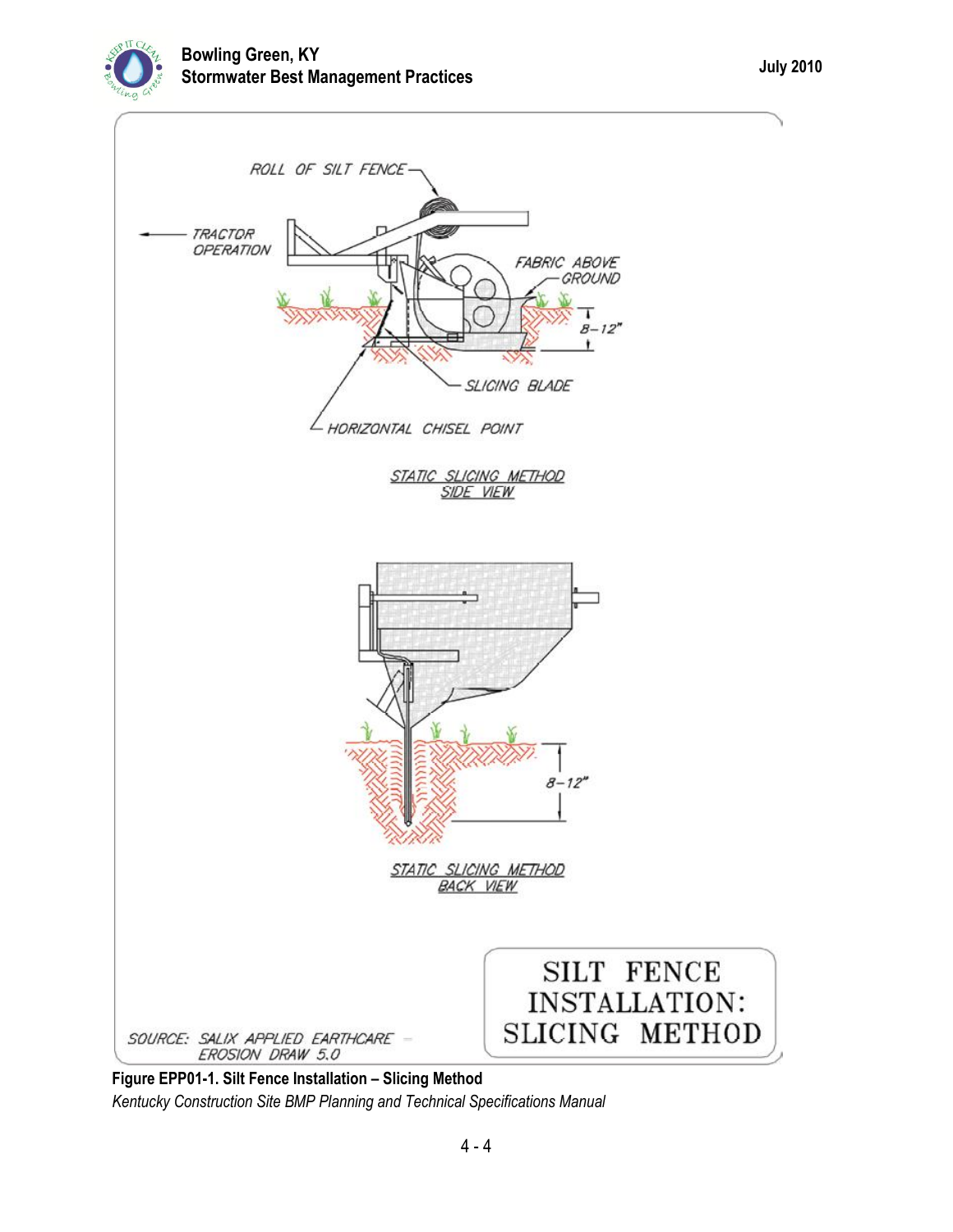



*Kentucky Construction Site BMP Planning and Technical Specifications Manual*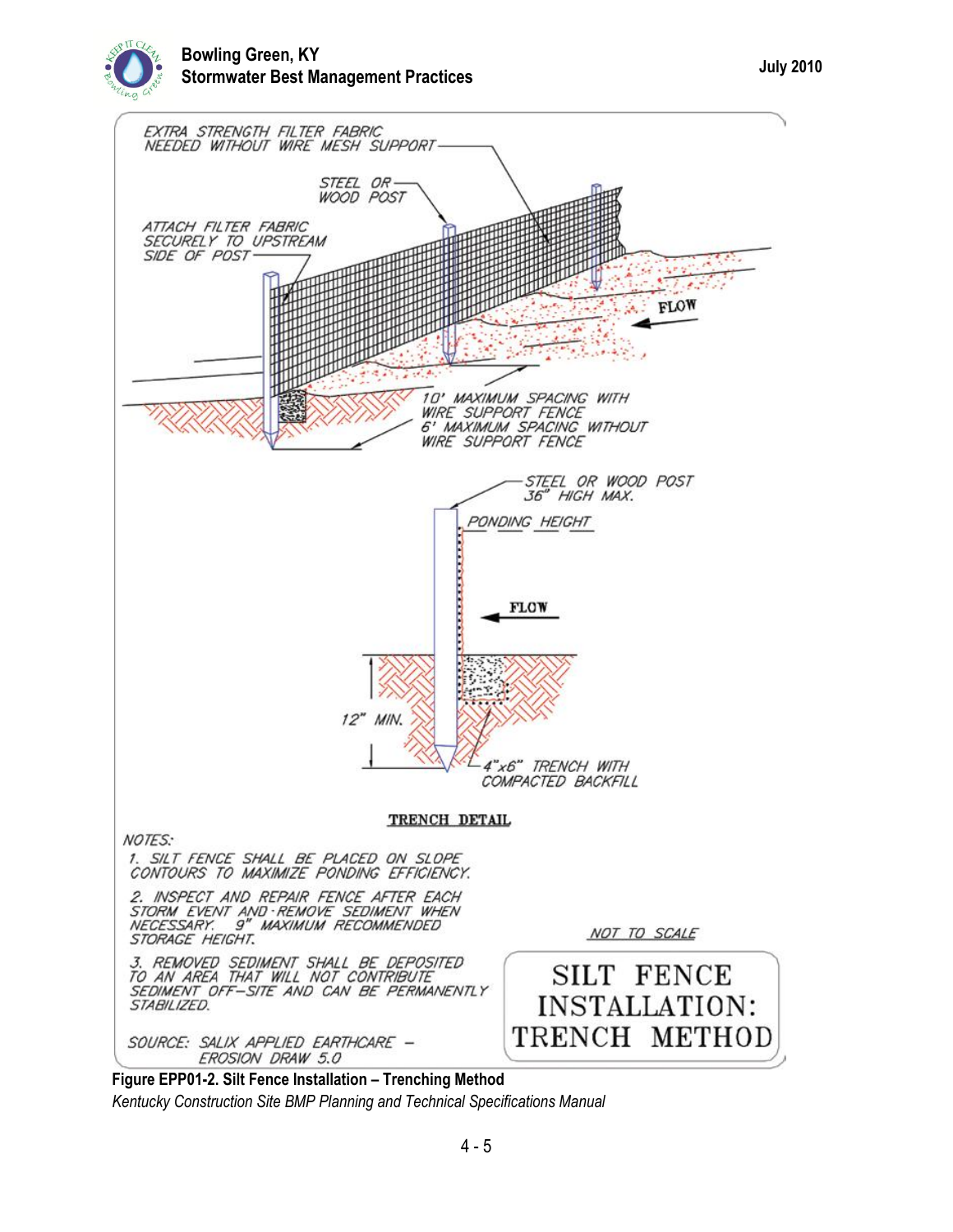



Incorrect - Do Not layout "perimeter control" silt fences along property<br>lines. All sediment laden runoff will concentrate and overwhelm the system.



Correct - Install J-hooks





Discreet segments of silt fence, installed with J-hooks will be much more effective.



**Figure EPP01-3. Silt Fence Perimeter Placement** *Kentucky Construction Site BMP Planning and Technical Specifications Manual*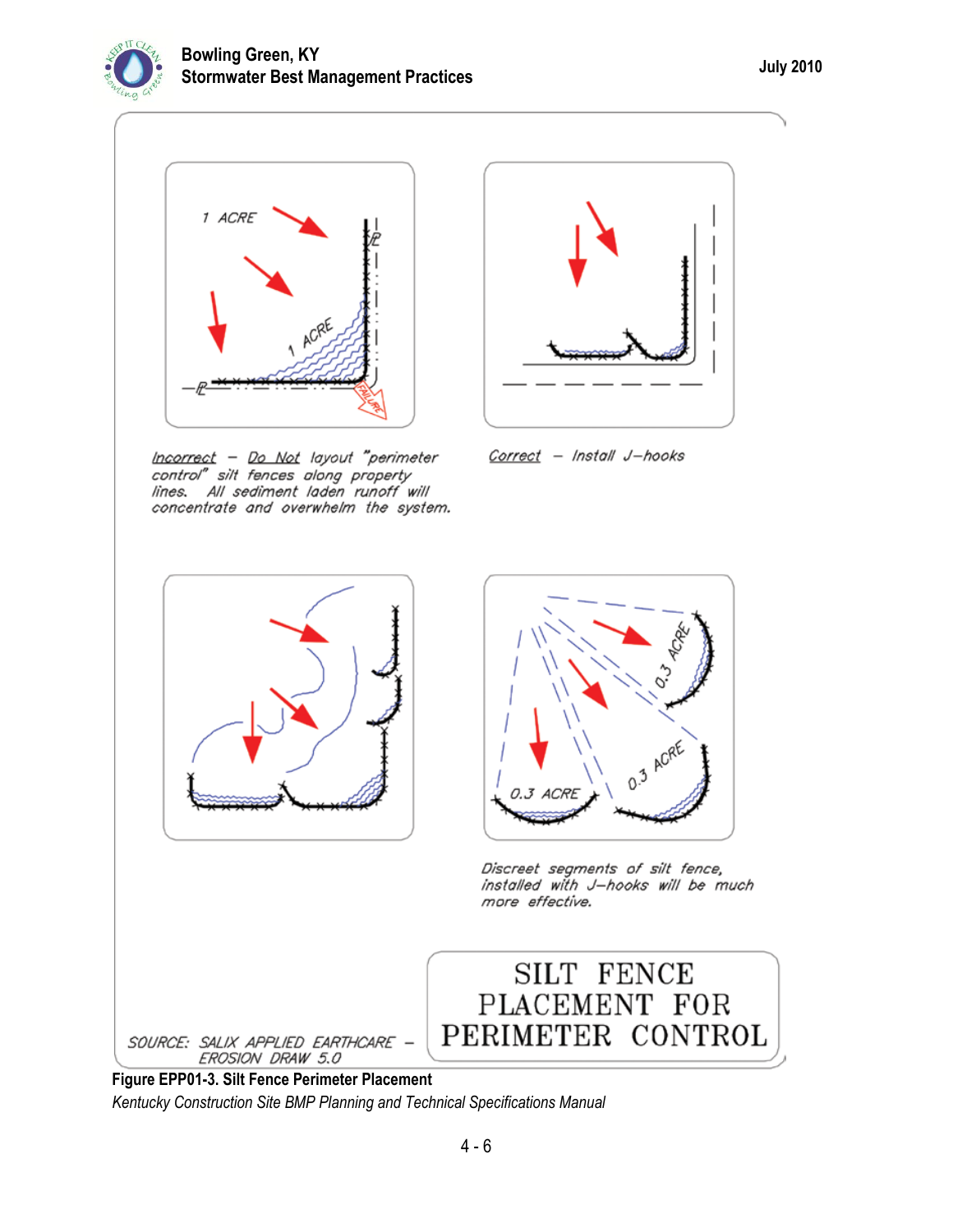



**Figure EPP01-4. Silt Fence Placement on Slopes** *Kentucky Construction Site BMP Planning and Technical Specifications Manual*